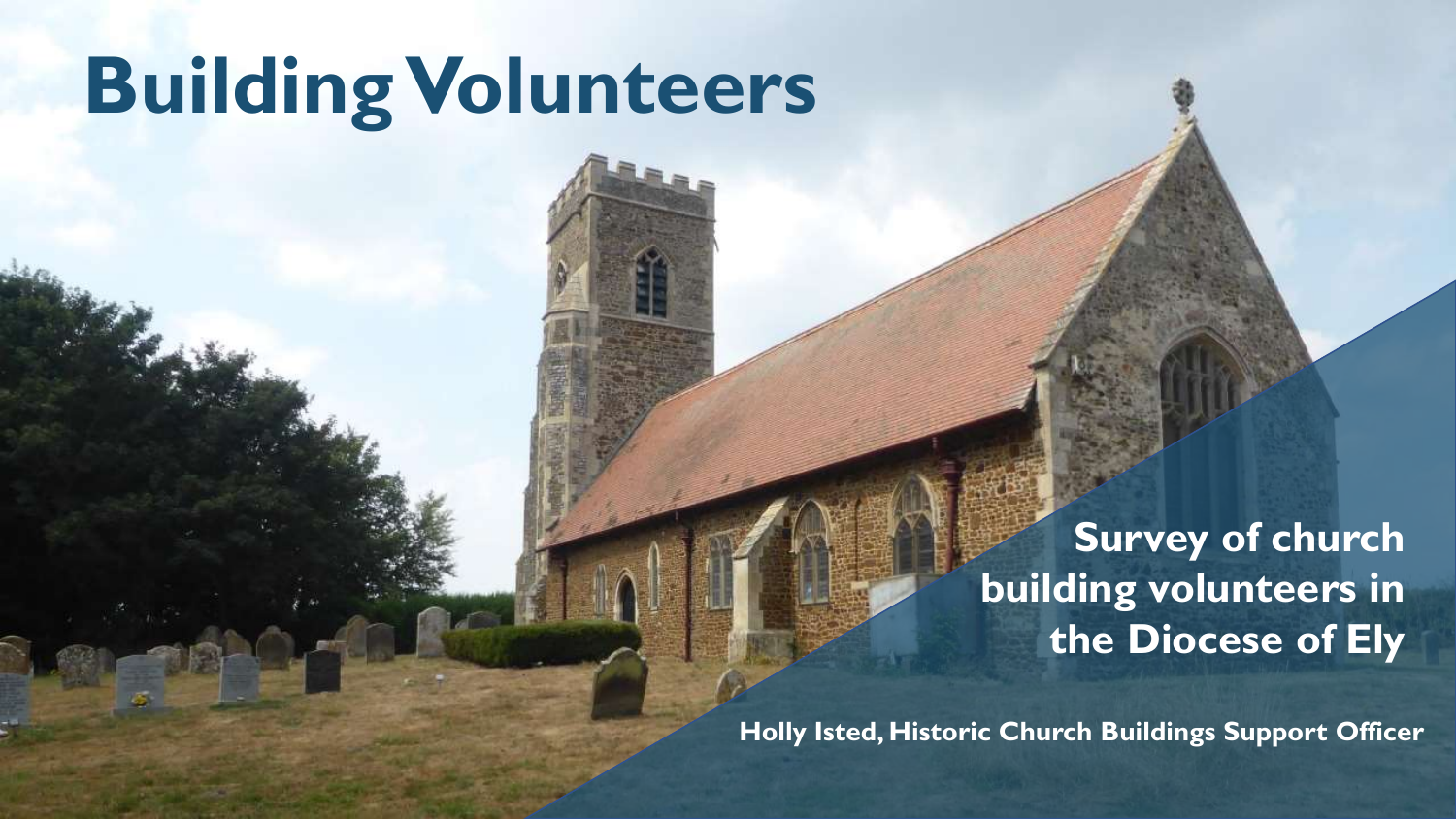# **Key Aims**

- Gather baseline data on volunteers involved in the care of church buildings including role types, age, length of service etc…
- Capture the first-hand experience of volunteers
- Explore the nature and 'health' of local volunteering at churches within the Diocese of Ely
- Carry out a skills audit
- Identify support and training needs and preferences
- Highlight concerns and aspirations for the future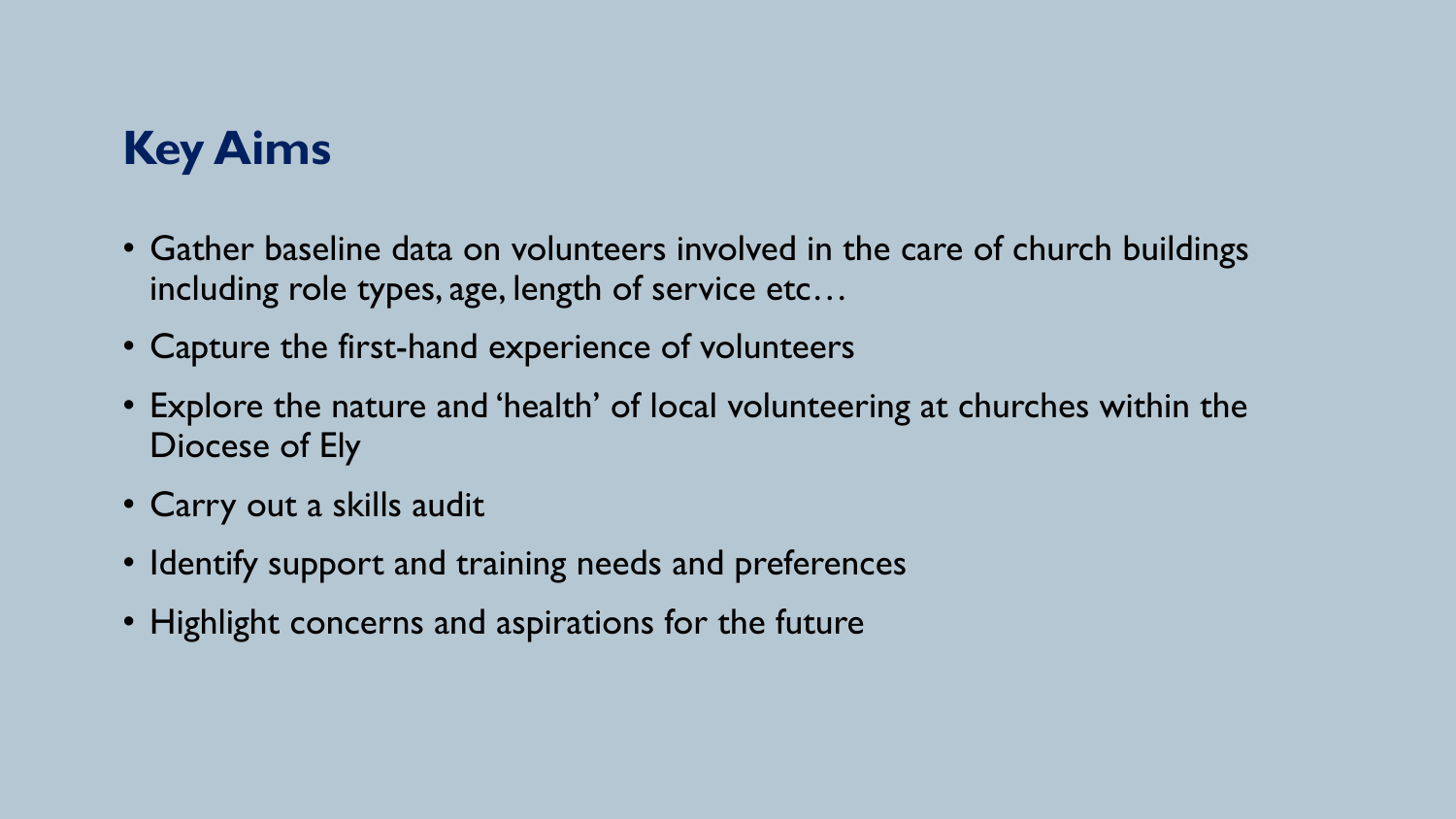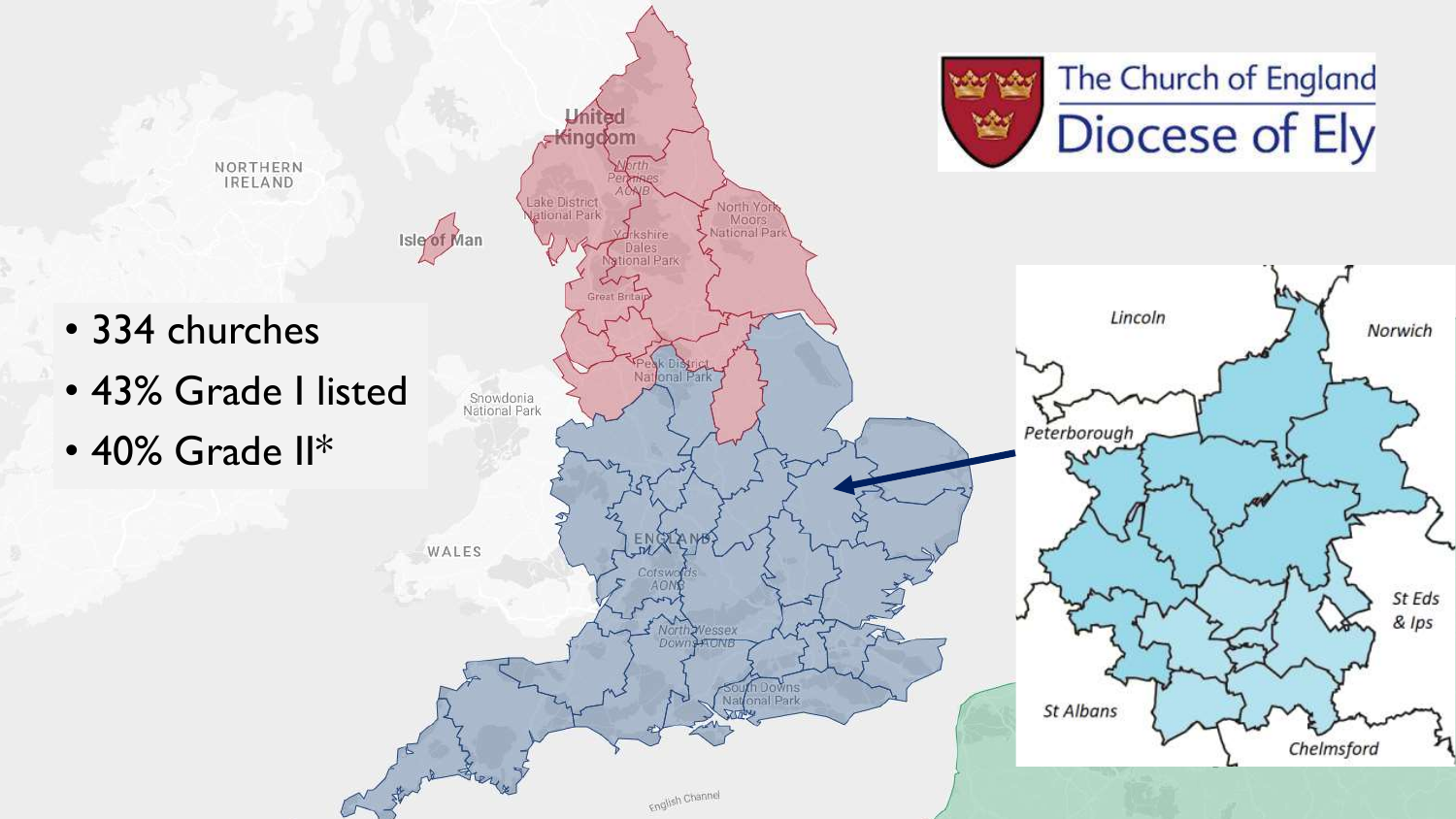### "Actually, a very good survey which has raised questions for me"

"Thought provoking"

"grateful someone Diocesan is interested in hearing about what might be considered a very unfashionable area of church life. People slave away in this area and their hard work is very rarely acknowledged"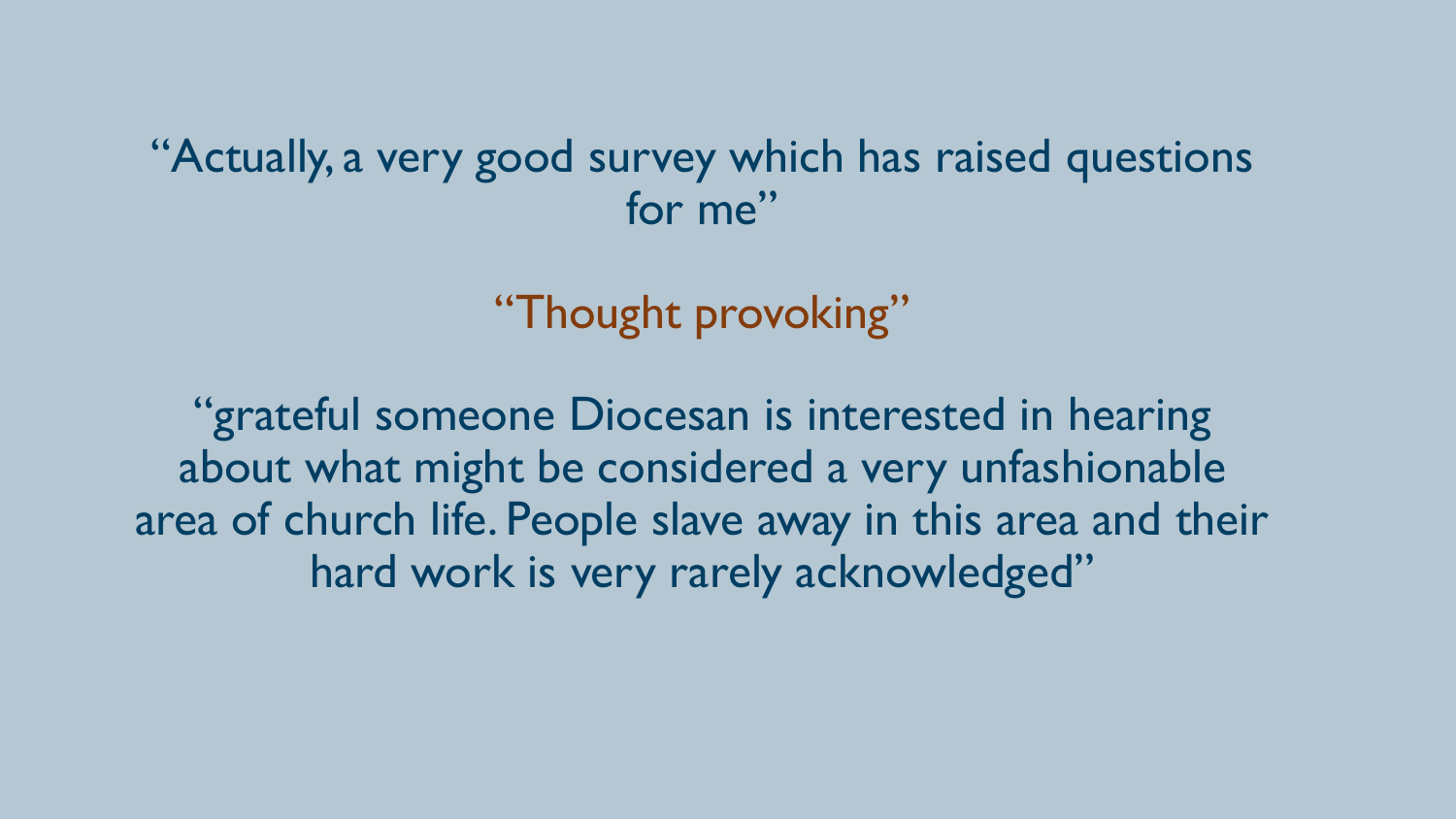# **Who takes care of our** Role(s) Held at Church **church buildings?**



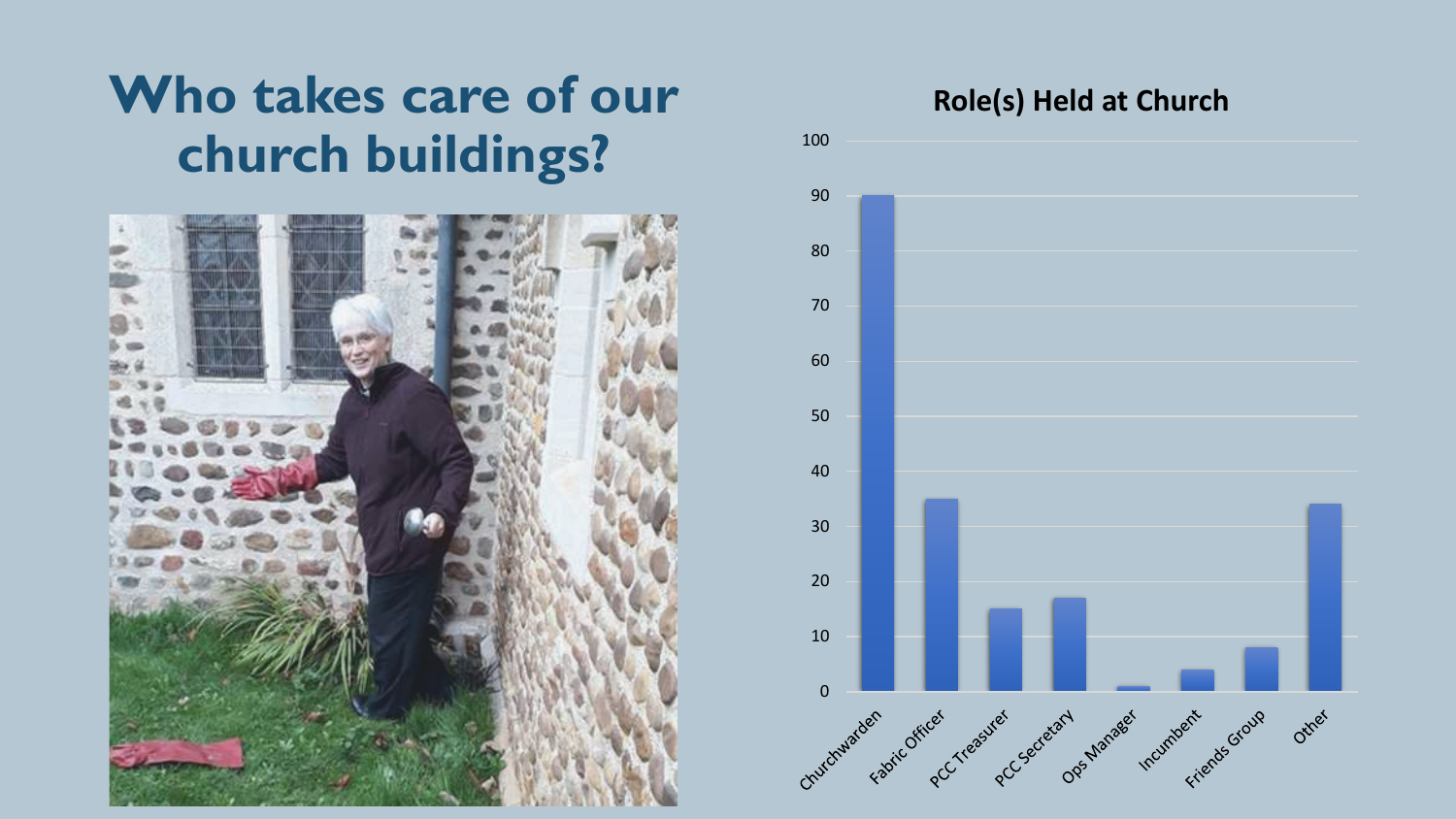

"I have definitely been busier since I retired and my wife would desperately love me to give up (church commitments)."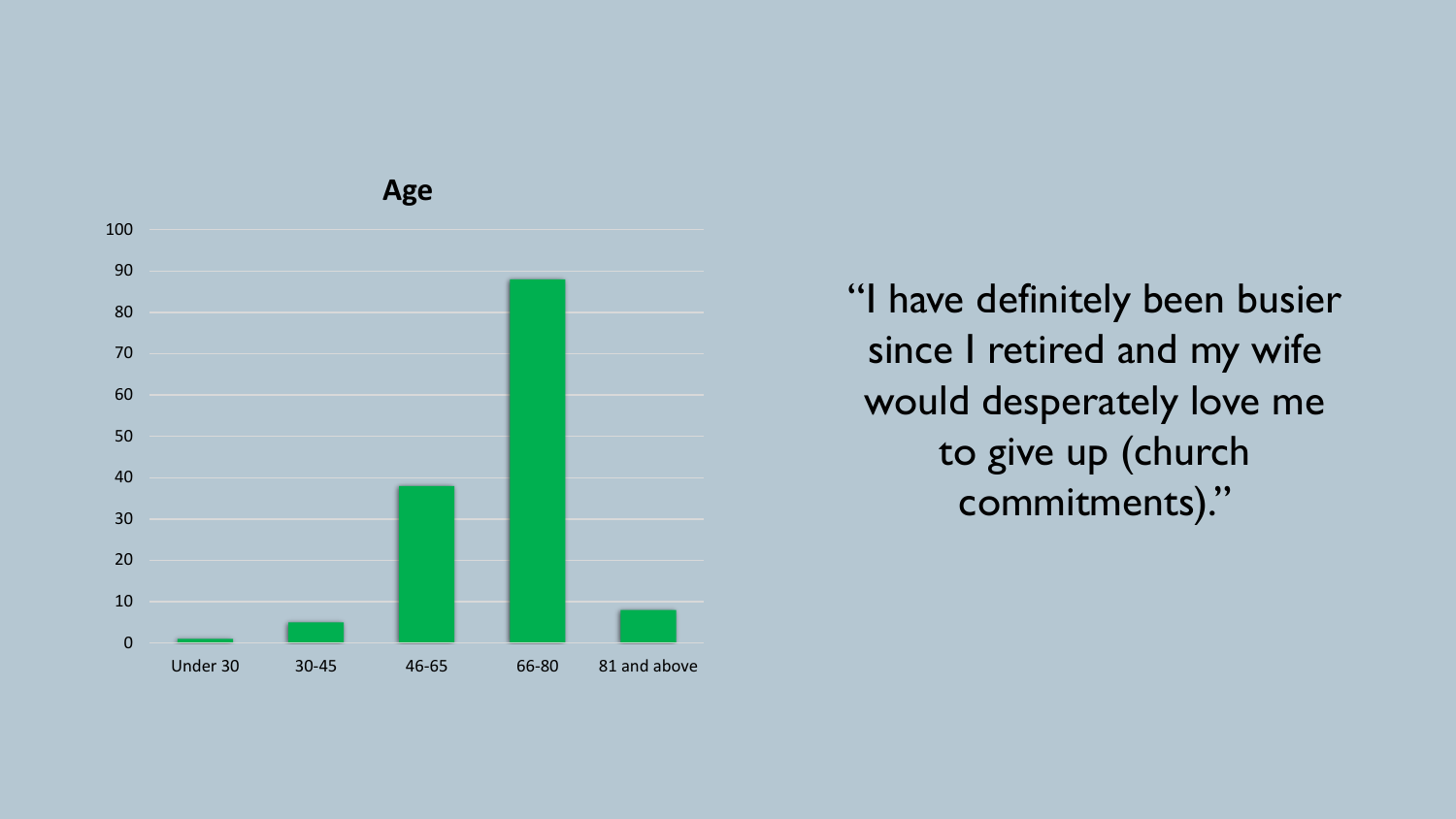"Churchwarden is only part of what I do at the church, I have about 26 other jobs."

- Grounds Keeper/maintenance of churchyard
- Safeguarding Officer
- Organist
- ALM Worship Leader
- Cleaning Rota Manager
- Electoral Role Officer
- PCC Member
- General church volunteer
- Odd Job Man
- Tower Captain
- Lead on grant applications
- Gift Aid Officer
- Reader
- Sound Engineer
- Lead on working parties
- Parish Magazine Editor
- Member of Fabric **Committee**
- Parish Administrator
- Clerk of Works
- Lead on development projects
- Key Holder open the church up for visitors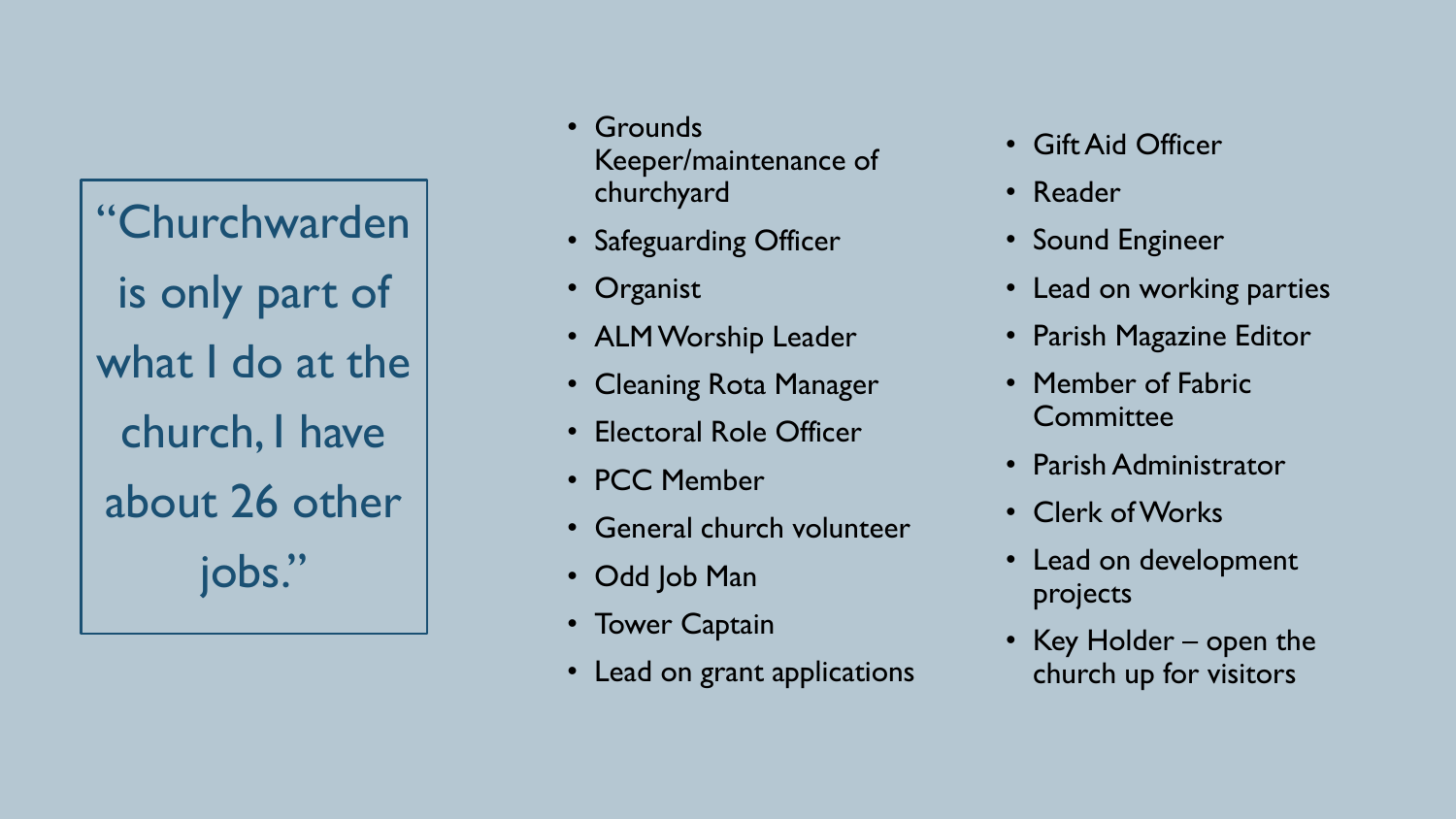# **Why volunteer?**

"I struggle to see the motivation to serve the parish as a volunteer matter. Is the outworking of one's faith in any parish responsibility a volunteer matter?"

"I don't really see it as volunteering though. It is part of my duty as a Christian and as part of the community."

"Committing on an emotional and religious level. It's more of a service than just volunteering to do a specific role/thing.

"I joined out of community guilt. There weren't any churchwardens (hadn't been for two years). It is clearly difficult to run a church without a churchwarden."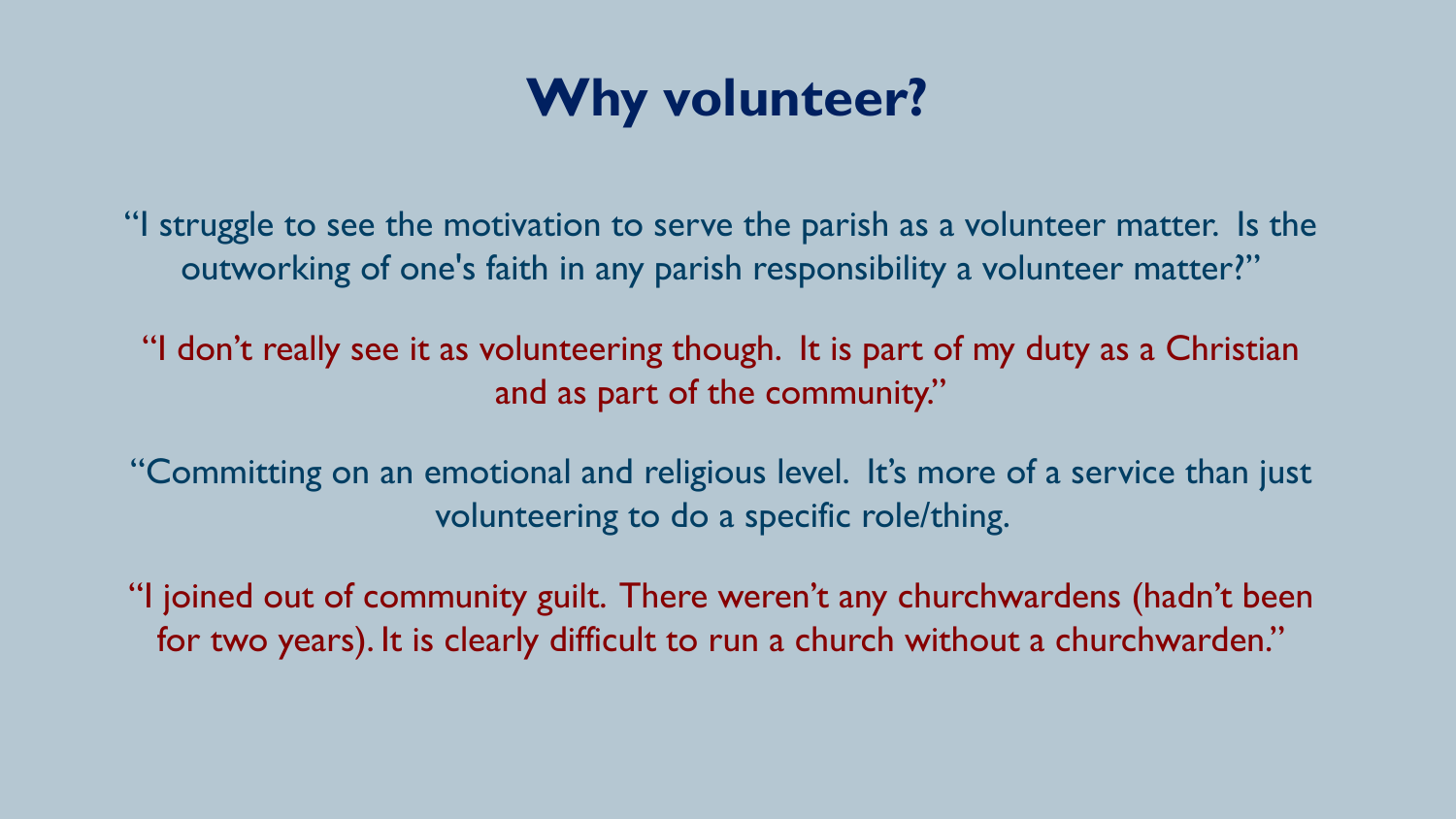- Making a difference and feeling appreciated
- Knowing the building will be kept in a good condition
- Serving God and the community
- Being part of a team
- Seeing the building being used and kept open and welcoming
- Community and fellowship
- Being in a peaceful, quite place
- Privilege of working with an historic listed building
- Meeting a range of people
- Sense of purpose and structure (particularly during Covid)
- Continuity being part of history and continuing the life of the church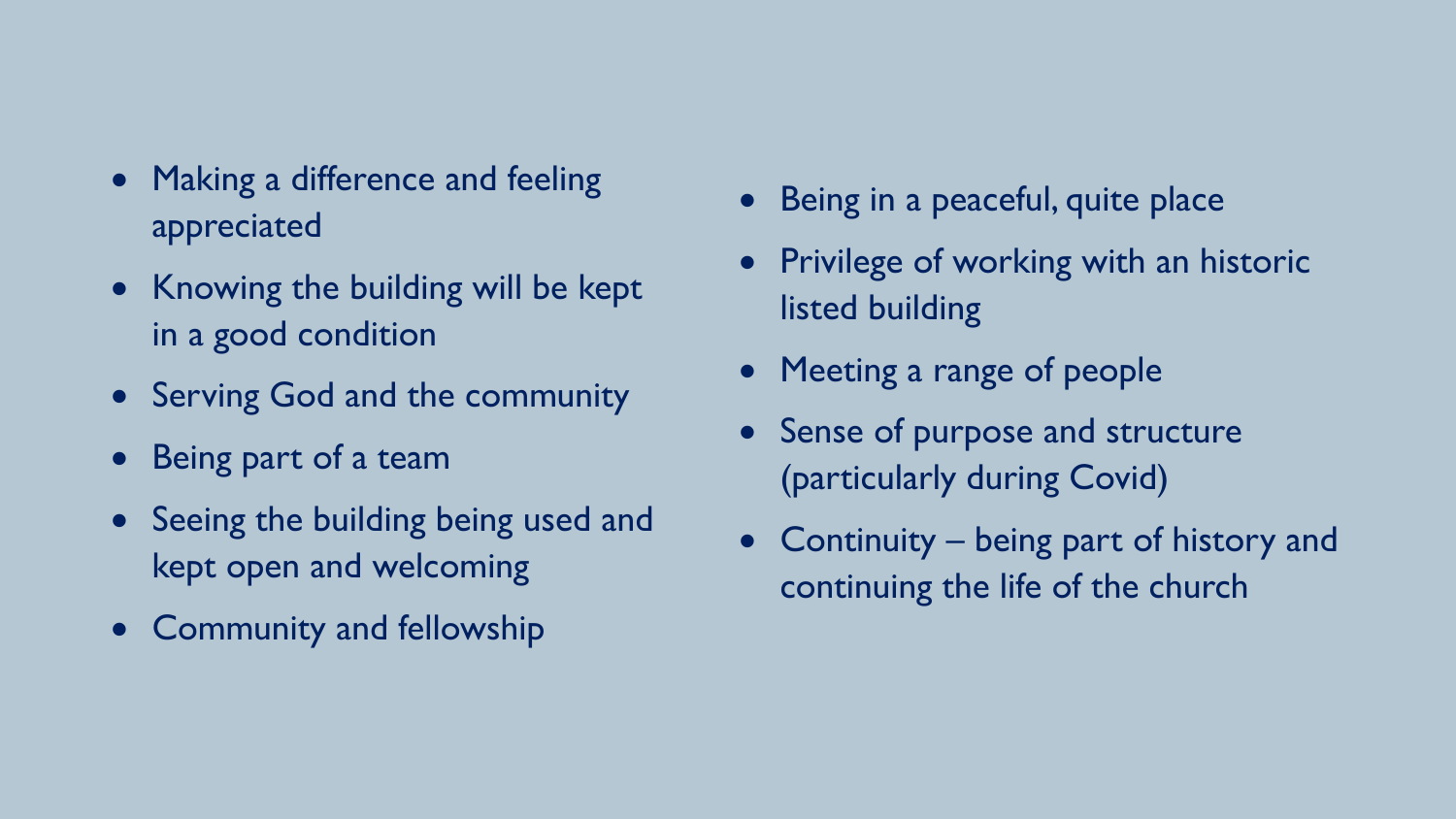

"It is like being part of an extended family, you just do it, just help each other"

#### **TOP 5 REASONS FOR VOLUNTEERING**

|  | $86\%$ | To do my bit to help the church                                     |
|--|--------|---------------------------------------------------------------------|
|  | 51%    | Social aspect – friendship and sense of<br>community                |
|  | 39%    | There was no-one else to do it and<br>someone had to                |
|  | 35%    | It makes me feel happier and more<br>fulfilled                      |
|  | 34%    | I have a long connection with the<br>church and felt it was my turn |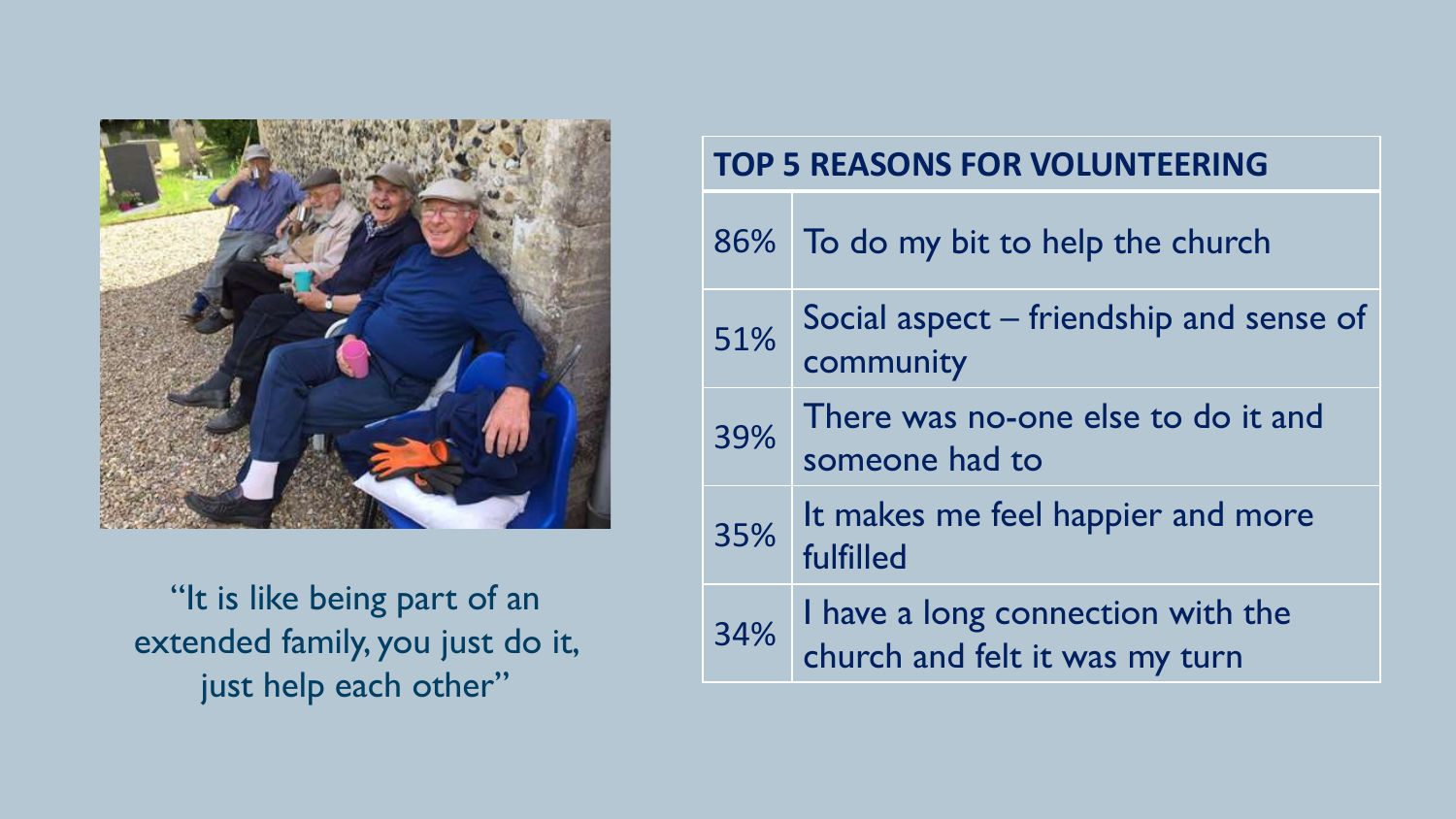"You get into jobs, stumble in and then it's 'sticky', you can't get out of them"

"when I said I might do this (step back) next year it didn't go down well...You don't really leave though, not completely as the church is part of your life/your family."

"When you leave a role in the church people still have your contact details and you still know and see everyone, so you still end up helping. It is very hard to just give up unless you move away."

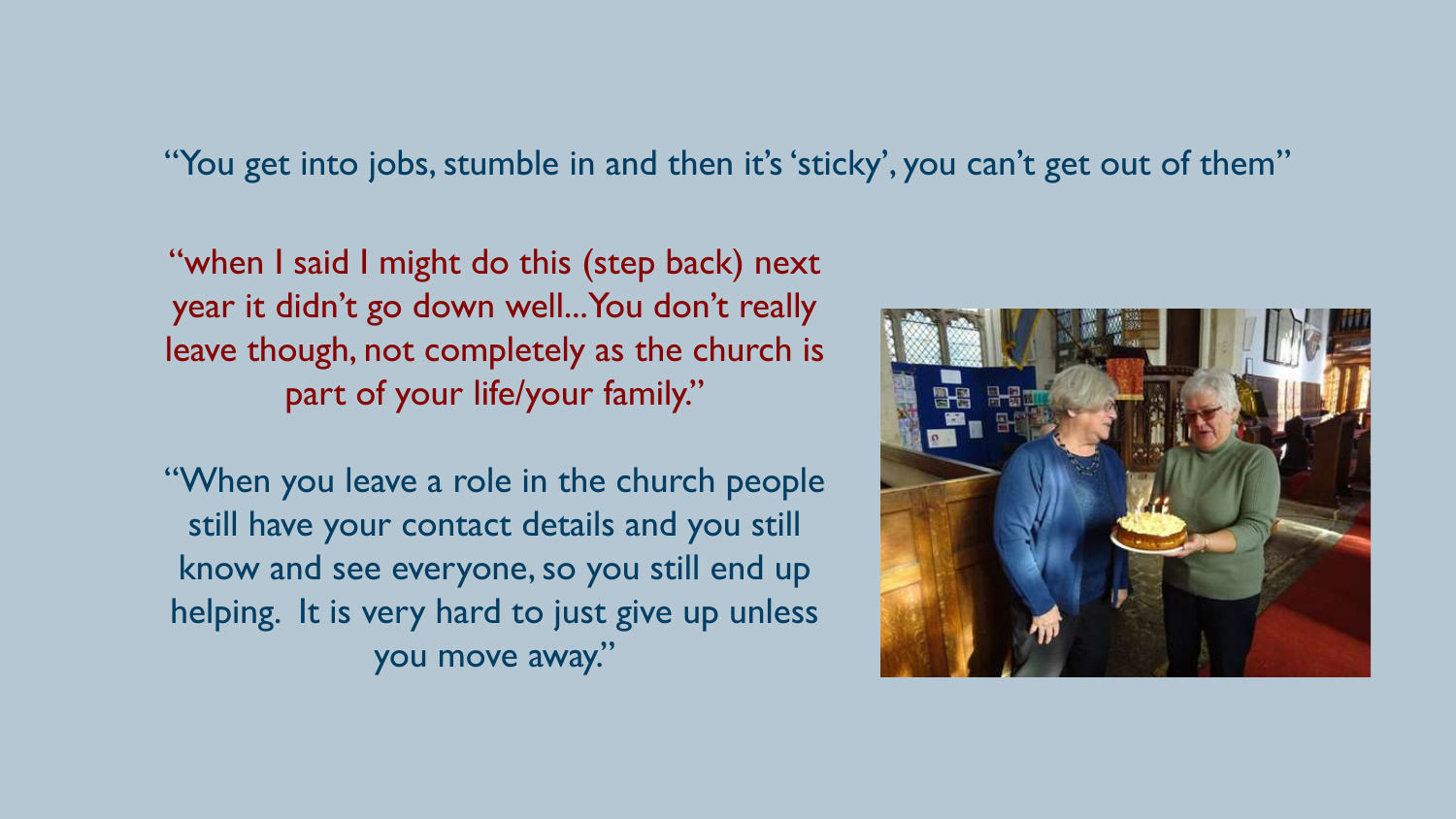"I do quite a bit, climb the tower and other spiral staircases, no Health and Safety, precarious access, ladders etc… but you can't do much about that."

"We are facing an interregnum soon which I know will lead me to taking on more tasks. I was going to retire, but the church can't lose a churchwarden and Vicar at the same time, so I will hang on a bit longer…"

"Being a churchwarden is not a cheap job, you give a lot to the church…"

"I have a large house, but I couldn't downsize because of all the stuff I store for the church…"

"It is the same people all the time giving that time and money. We are happy to do it, but it does give a false perspective of the situation of the church and makes it seem we are better off/coping better than we are, we keep bailing it out. "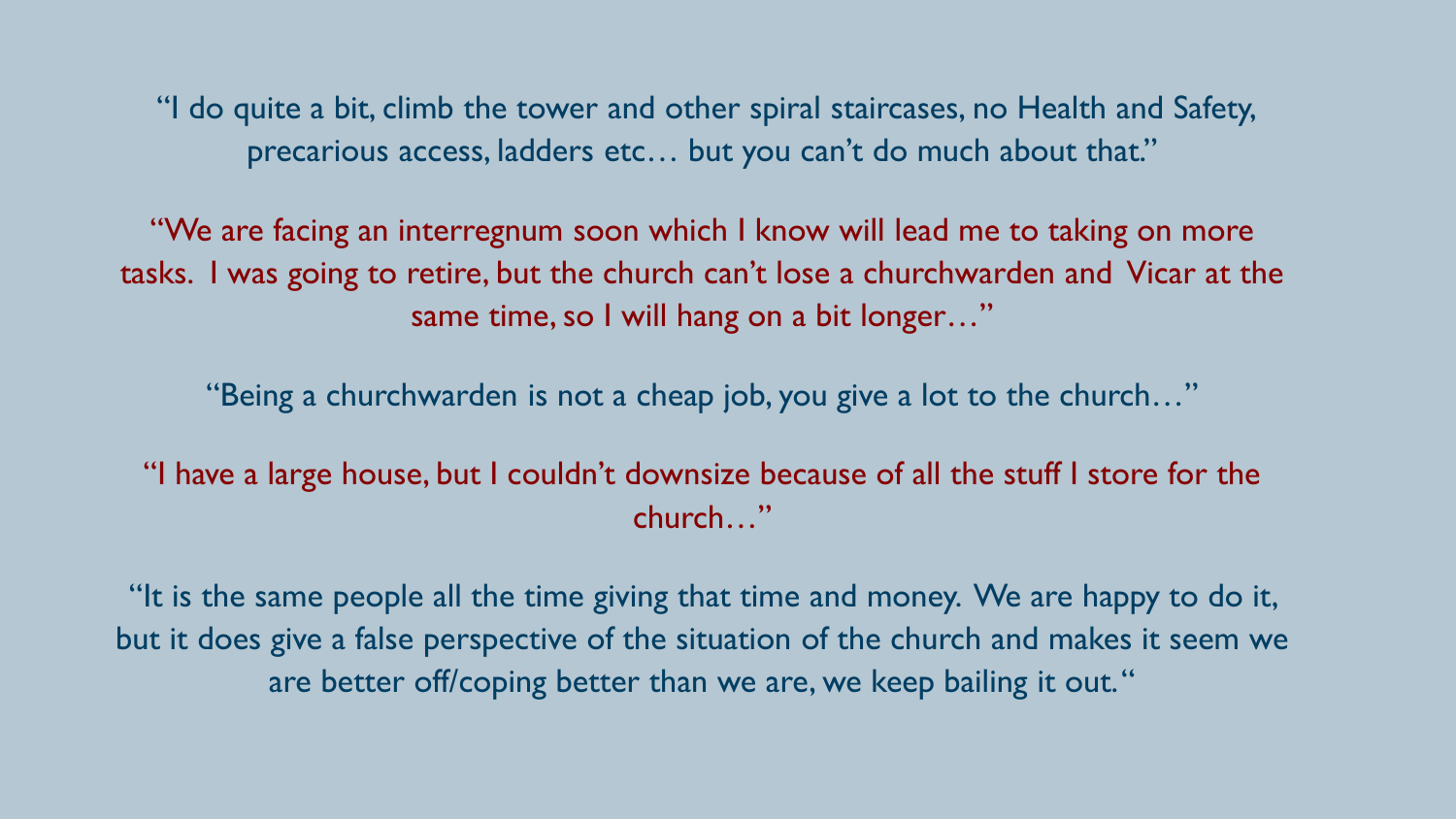Information/training received prior to/when starting voluntary role.



"No. We don't train all our volunteers, unlike other organisations where there is some sort of training for almost every role."

"We know each other so well, we know what we all do and can step in to help each other and cover when people are away."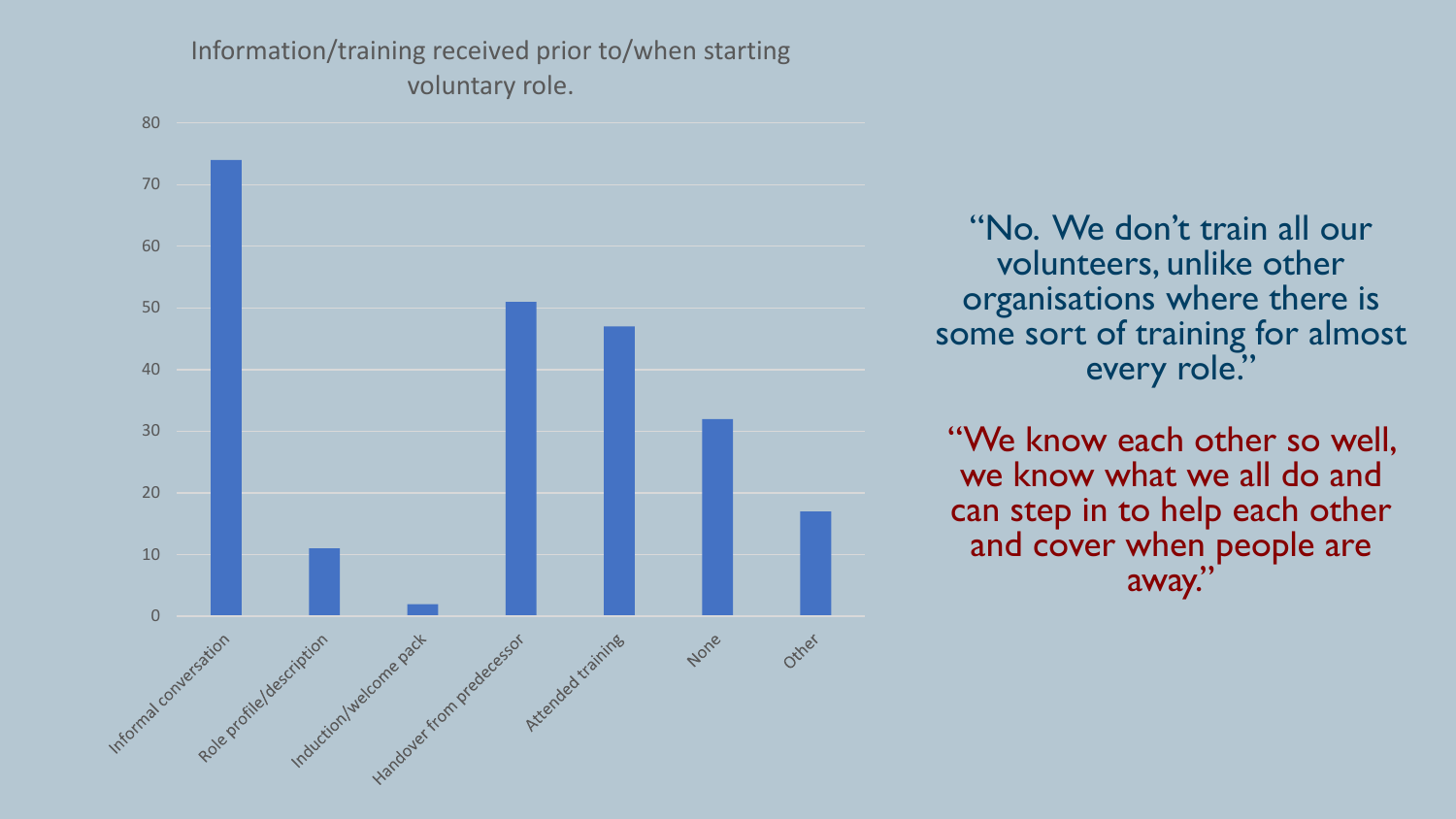"it is not fair for PCCs to do it all. It's very sophisticated stuff. "

"…the hierarchy, or rather the approvals etc… it is unnecessarily complex…"

"…there is so much more personal accountability now, it worries people. Expectations are much higher and there is too much paperwork. "

"The challenge of being an Anglican today is that you also have to be a listed buildings property expert."

"We are volunteers but many of us are amateurs as well. We are dealing with contractors etc… but we aren't experts. Nor do I want to be"

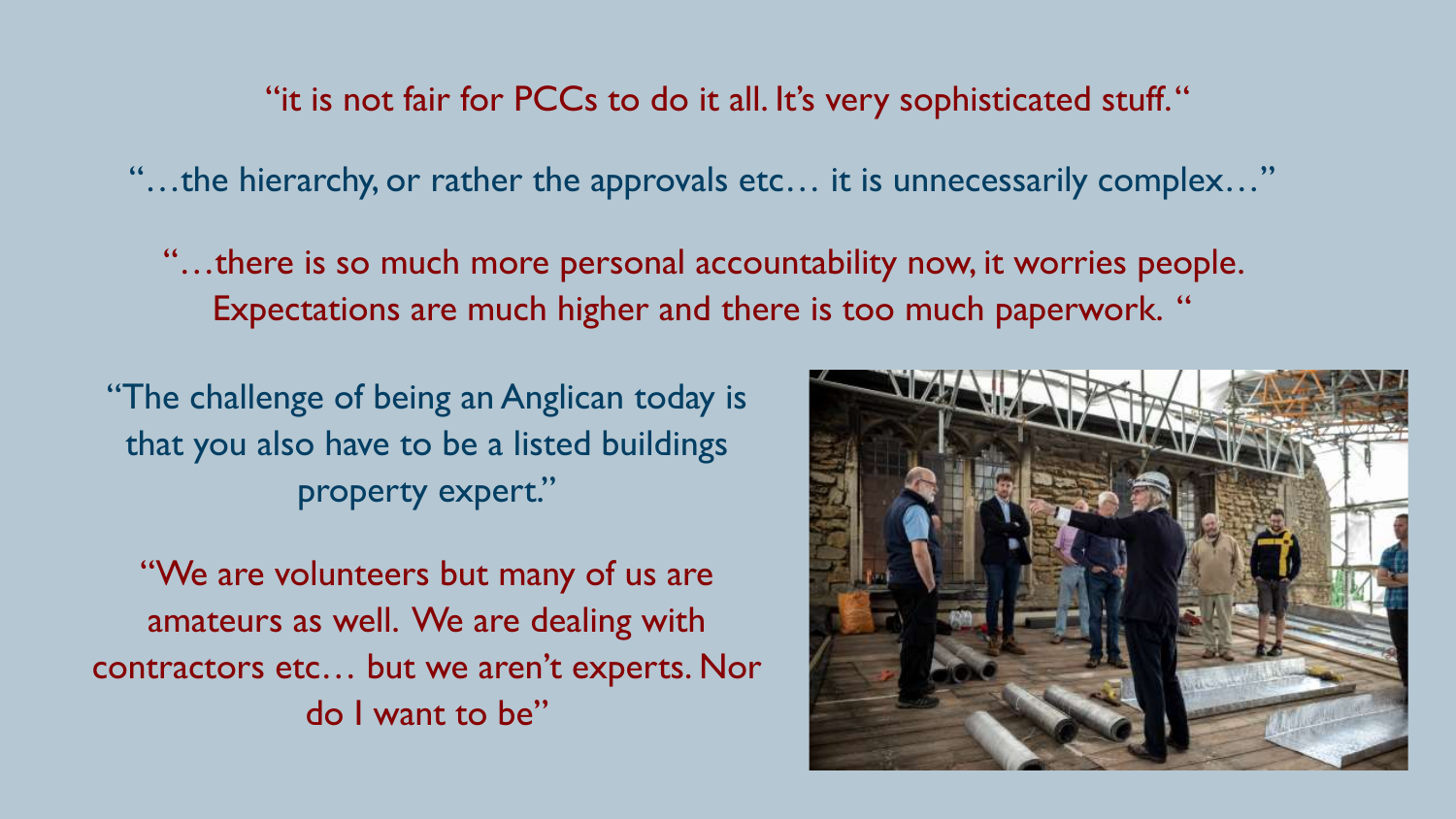"You can't just pluck people out of the community to help if they are not interested in religion."

"A Churchwarden has to be a communicant of the church…You could split the role up and have a Fabric Officer, but that person does need to have some understanding of Church. People are surprised that things cost so much more than they do in secular buildings, and the time things take and the lack of specialist support (without paying fees)."

"I am not a member of the church and had no knowledge of the church when I started, so it is possible for a Fabric Officer to be someone who is not part of the worshipping community. You do still have to attend PCC meetings; you also have to get used to the language. "

"(People) don't want the commitment though that comes with church, or the religious element of PCC meetings (prayers throughout)."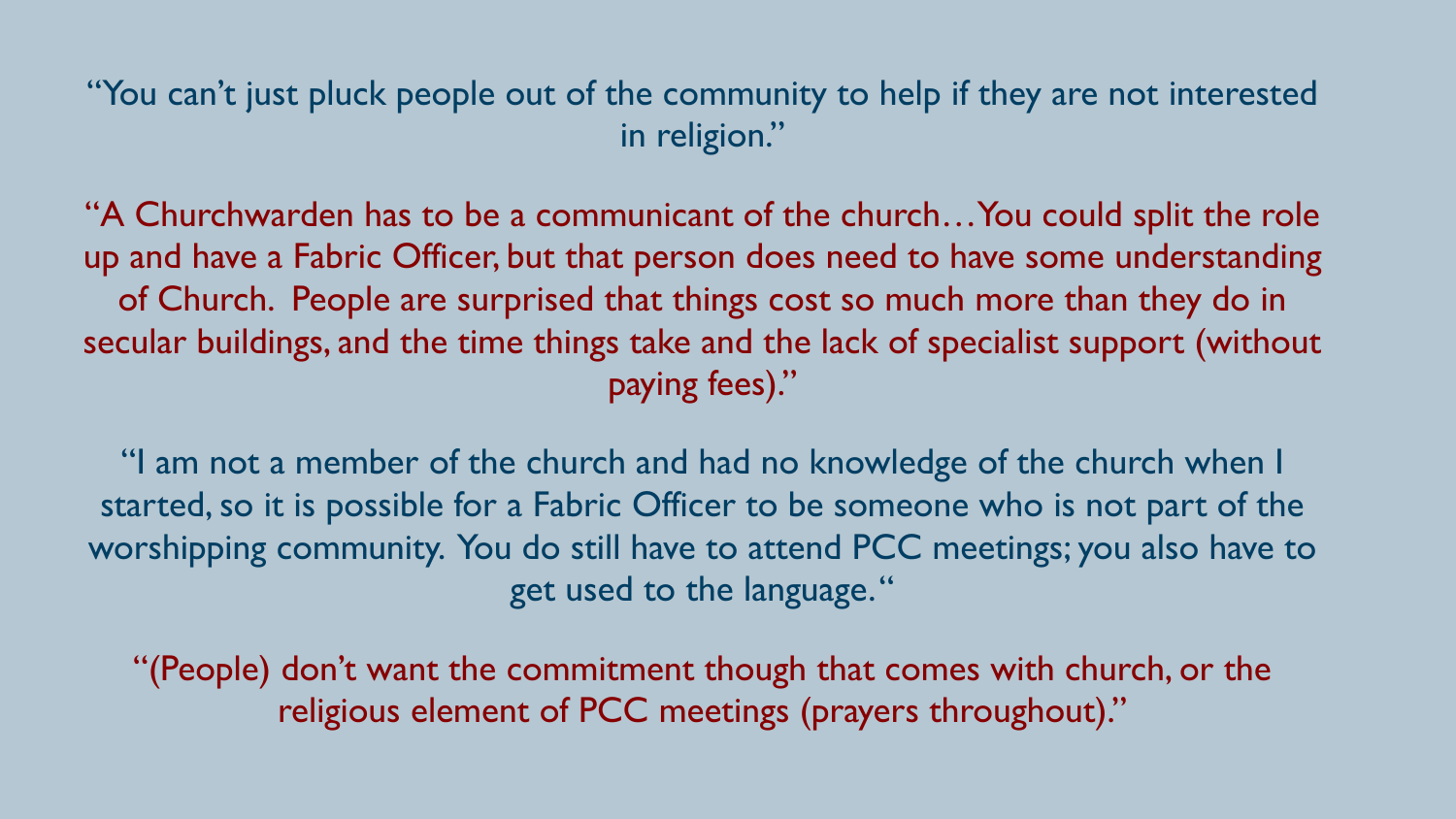

"I am thanked by PCC and from the pulpit - that's enough embarrassment".

#### "we are not experts, but we're expected to do expert roles"

"There is an assumption that all volunteers are likely to be vandals…Volunteers are what they are and should be given a degree of respect rather than a condescending pat on the head when one of too many Bishops appears very rarely."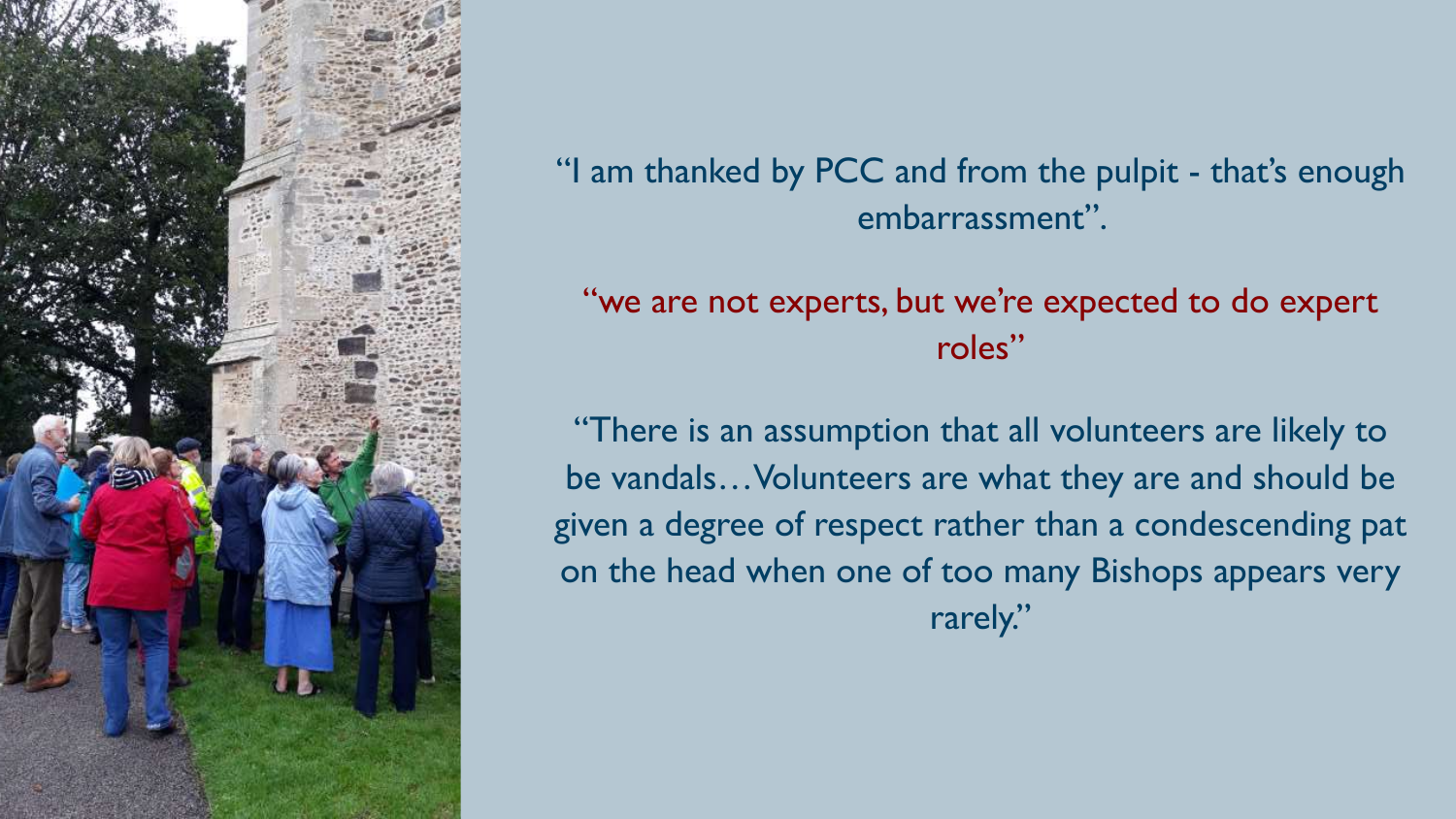## **Recommendations**

- Support and training that meets the needs of the audience rather than the 'trainer'.
- Concise guides on key areas, with a limit on the number of links to further information.
- Review key leadership roles and their relevance to modern attitudes to volunteering.
- Financial and practical support to ensure routine maintenance can be carried out.
- Free or subsidised professional support in key areas such as project management, bid writing, conservation and heritage interpretation and tourism.
- Funding tailored to the needs of church buildings and volunteers.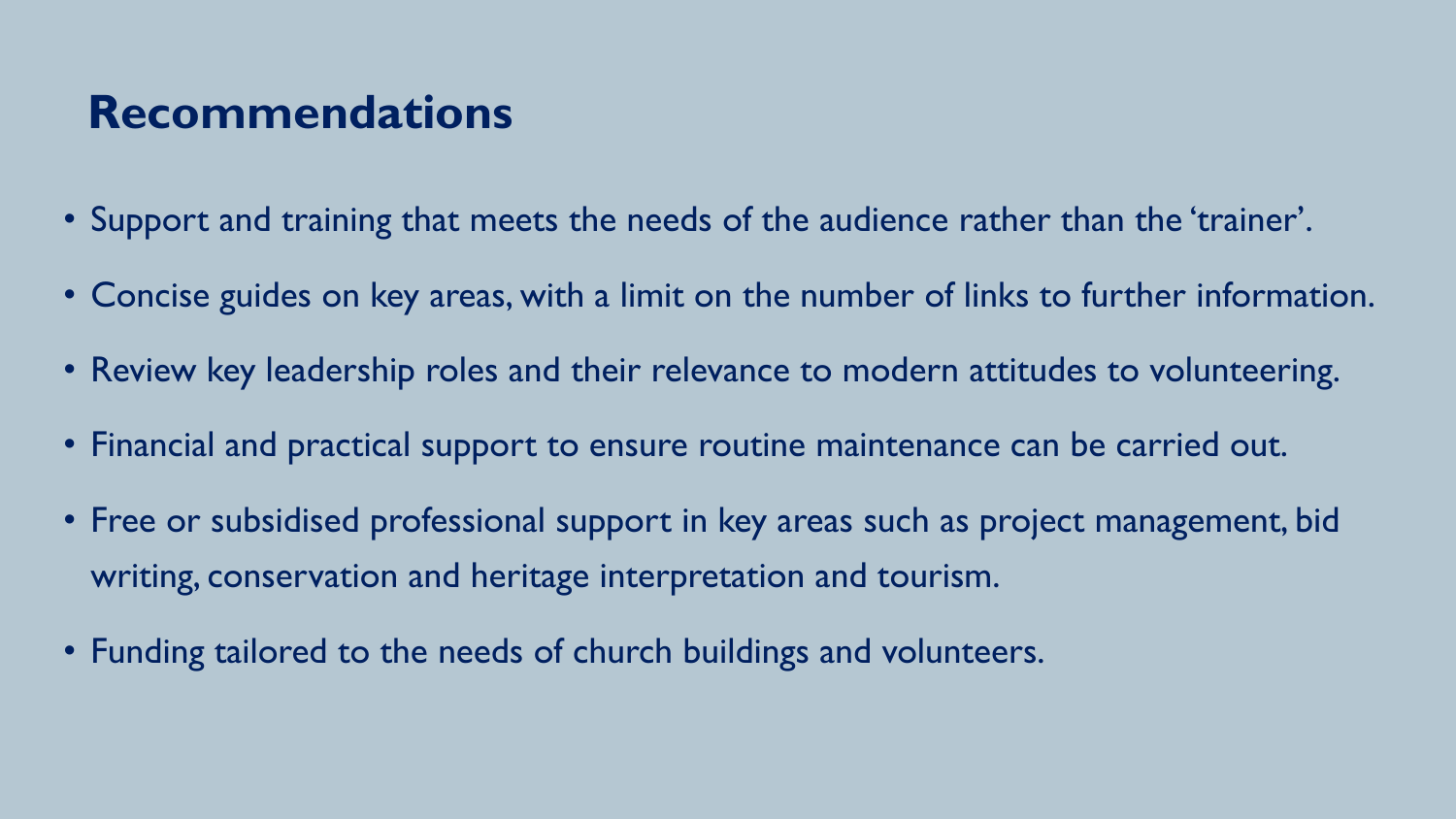

"Churchwardens are some of the most valuable volunteers in a church, bearing much of the responsibility for its upkeep and day-to-day running."

Ecclesiastical, 2020

"Churchwardens are vital to the health and wellbeing of our church communities."

Diocese of Ely, 2021